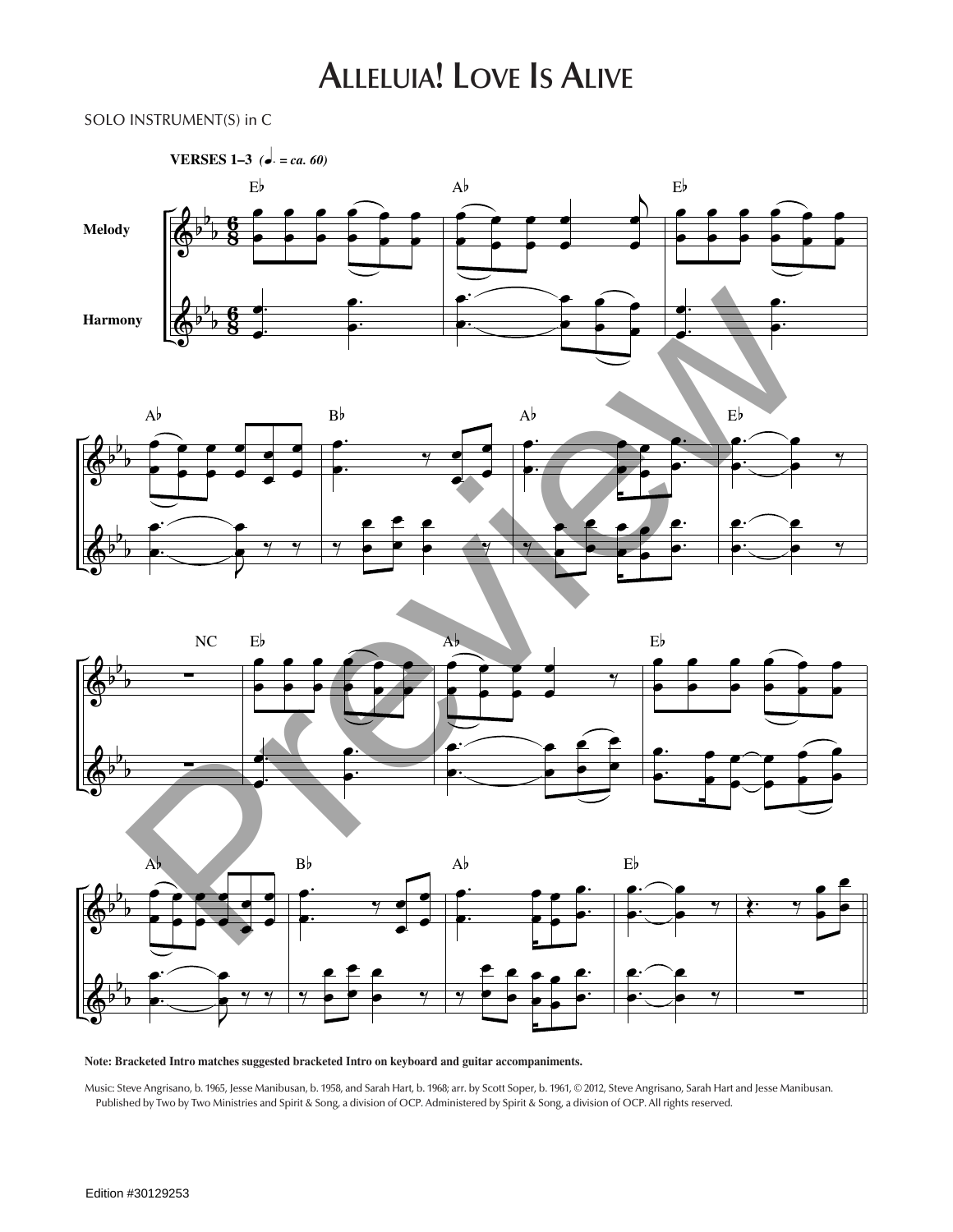





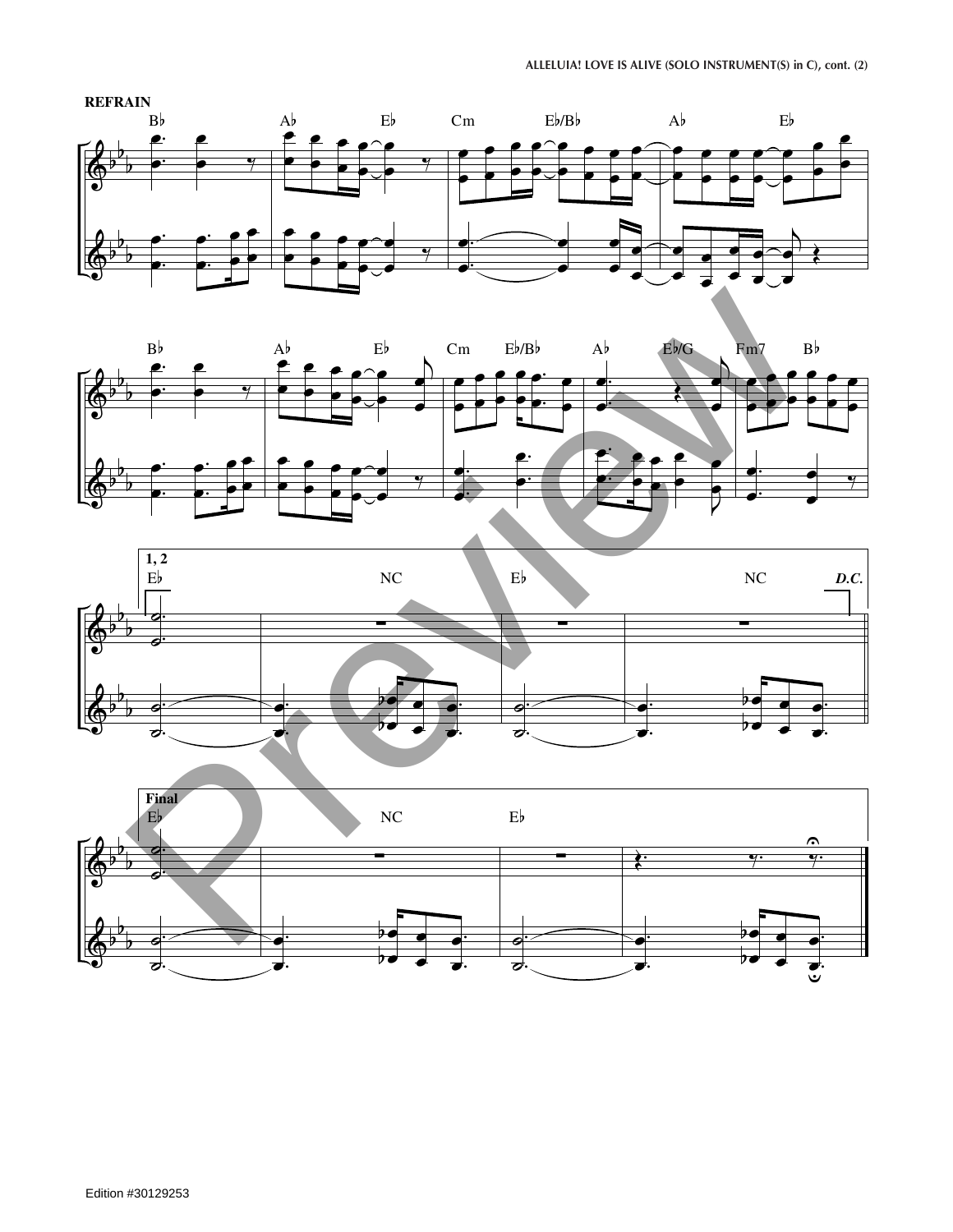## SOLO INSTRUMENT(S) in Bb









## **Note: Bracketed Intro matches suggested bracketed Intro on keyboard and guitar accompaniments.**

Music: Steve Angrisano, b. 1965, Jesse Manibusan, b. 1958, and Sarah Hart, b. 1968; arr. by Scott Soper, b. 1961, © 2012, Steve Angrisano, Sarah Hart and Jesse Manibusan. Published by Two by Two Ministries and Spirit & Song, a division of OCP. Administered by Spirit & Song, a division of OCP. All rights reserved.